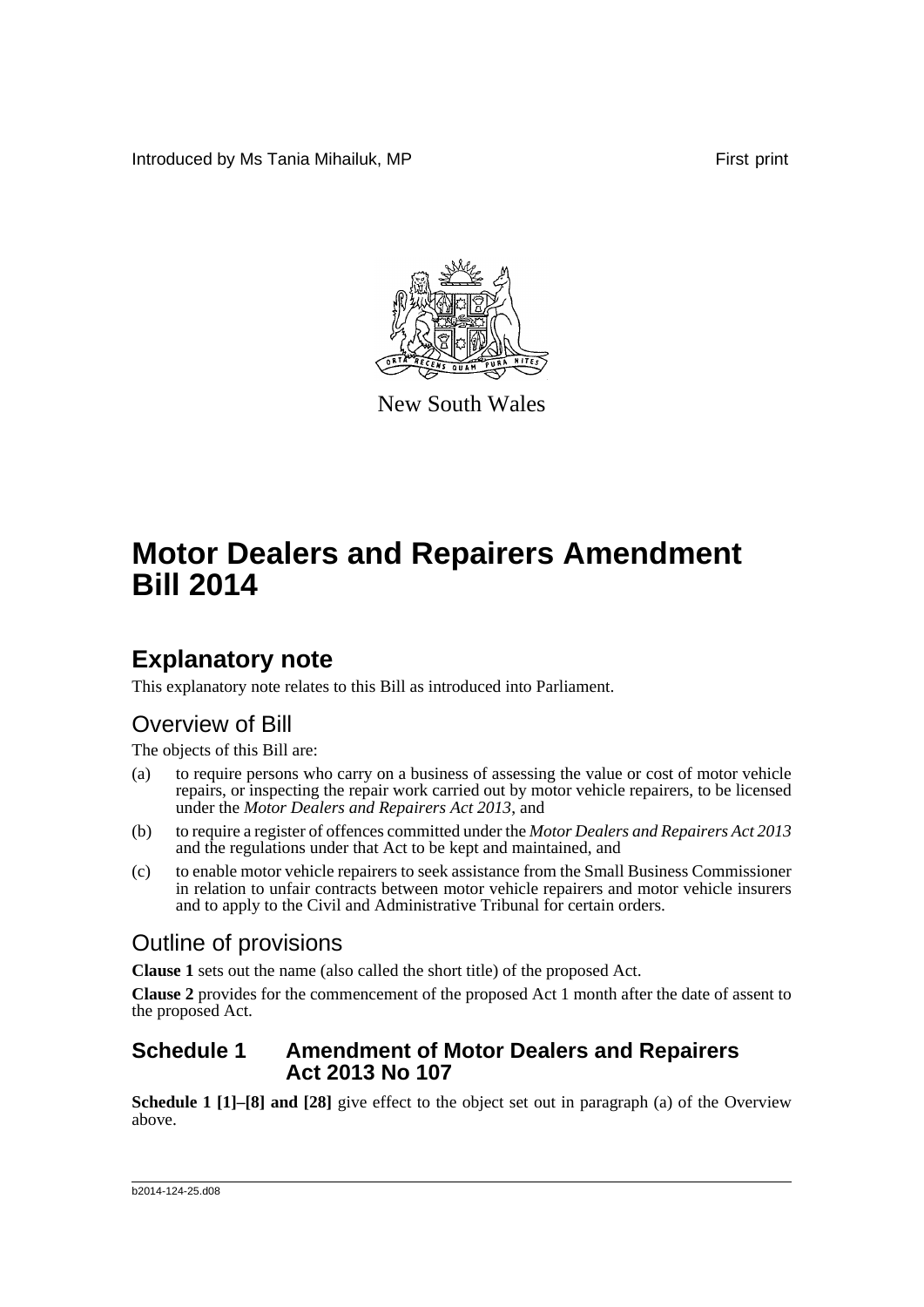**Schedule 1 [9]** gives effect to the object set out in paragraph (b) of the Overview above. **Schedule 1 [10]–[27]** give effect to the object set out in paragraph (c) of the Overview above.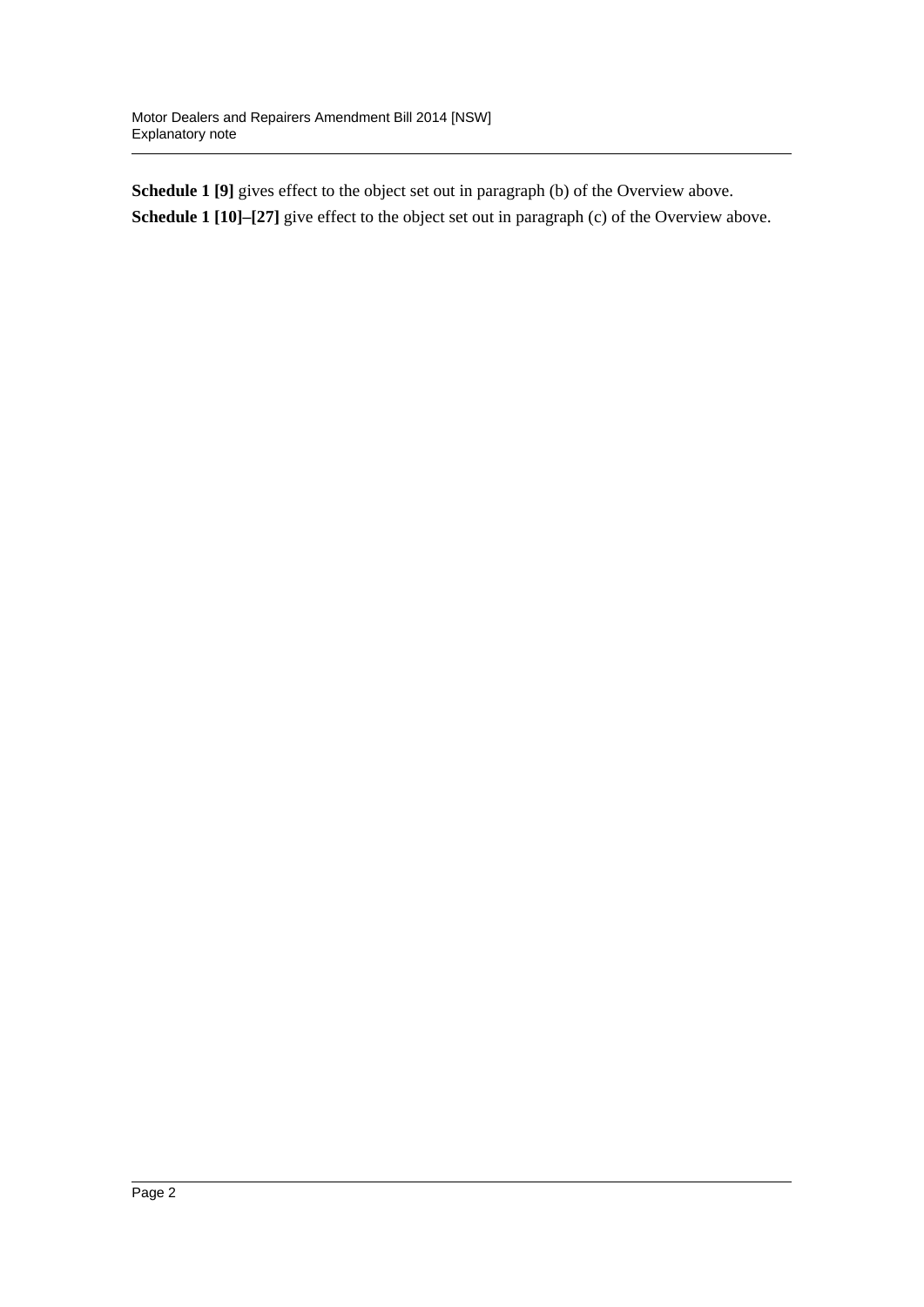Introduced by Ms Tania Mihailuk, MP First print



New South Wales

# **Motor Dealers and Repairers Amendment Bill 2014**

## **Contents**

Page

|            | Name of Act                                              |   |
|------------|----------------------------------------------------------|---|
|            | 2 Commencement                                           |   |
| Schedule 1 | Amendment of Motor Dealers and Repairers Act 2013 No 107 | 3 |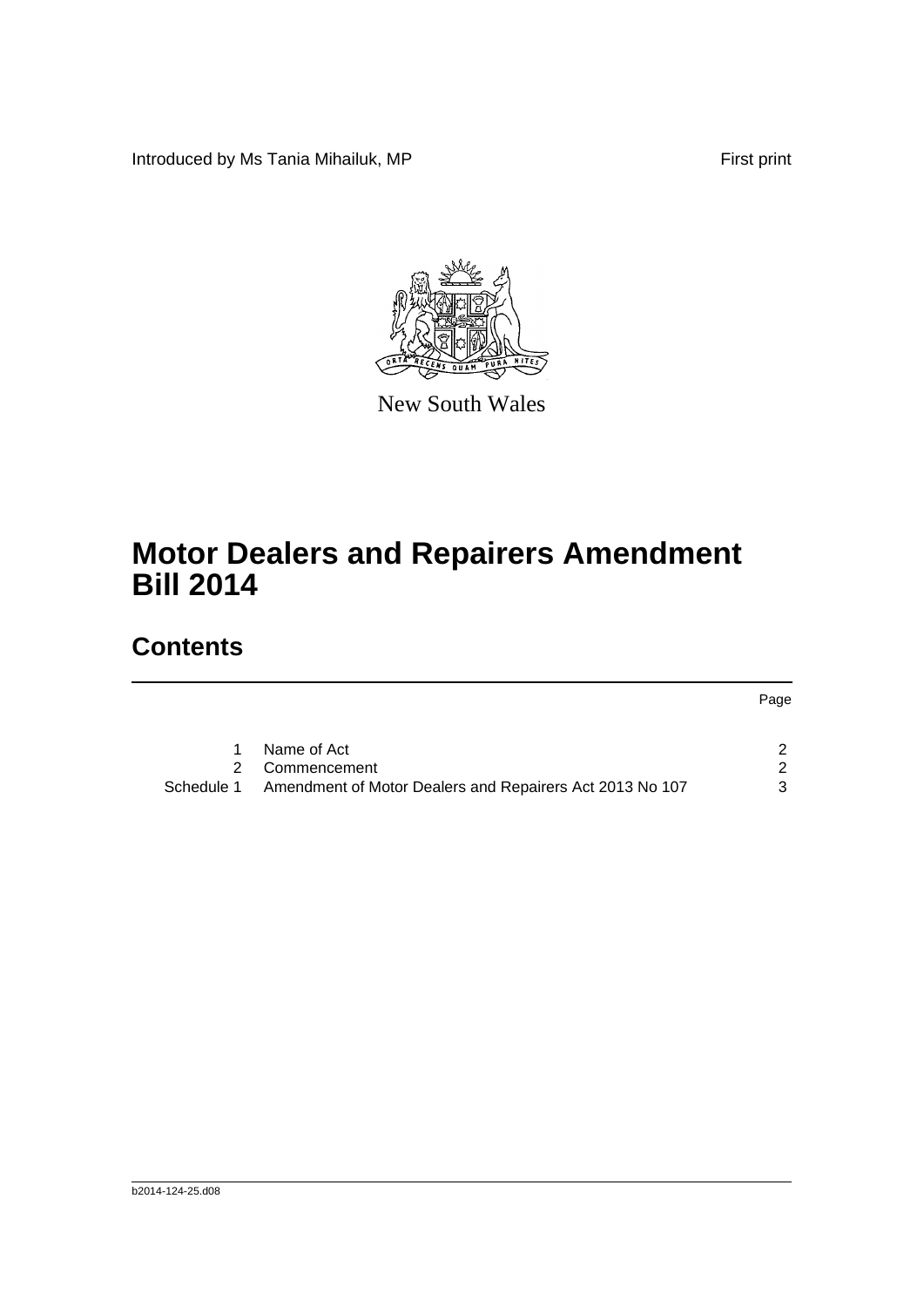

New South Wales

## **Motor Dealers and Repairers Amendment Bill 2014**

No , 2014

#### **A Bill for**

An Act to amend the *Motor Dealers and Repairers Act 2013* to provide for the licensing of motor vehicle assessors and the keeping of a register of offences under that Act, and to allow motor vehicle repairers to seek assistance from the Small Business Commissioner.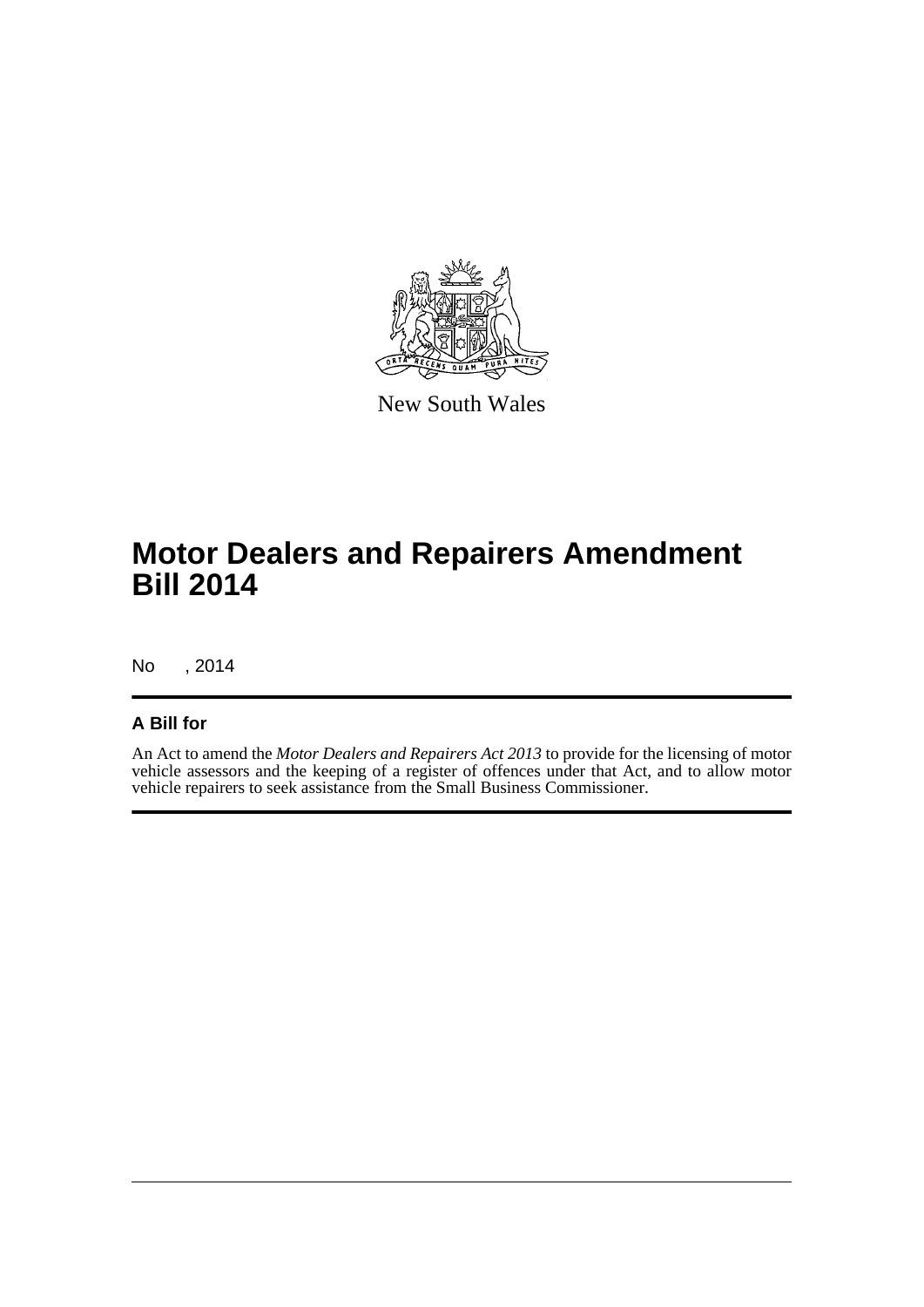Motor Dealers and Repairers Amendment Bill 2014 [NSW]

<span id="page-4-1"></span><span id="page-4-0"></span>

|   | The Legislature of New South Wales enacts:                       |               |
|---|------------------------------------------------------------------|---------------|
| 1 | Name of Act                                                      | $\mathcal{P}$ |
|   | This Act is the Motor Dealers and Repairers Amendment Act 2014.  | 3             |
|   | Commencement                                                     | 4             |
|   | This Act commences 1 month after the date of assent to this Act. | 5             |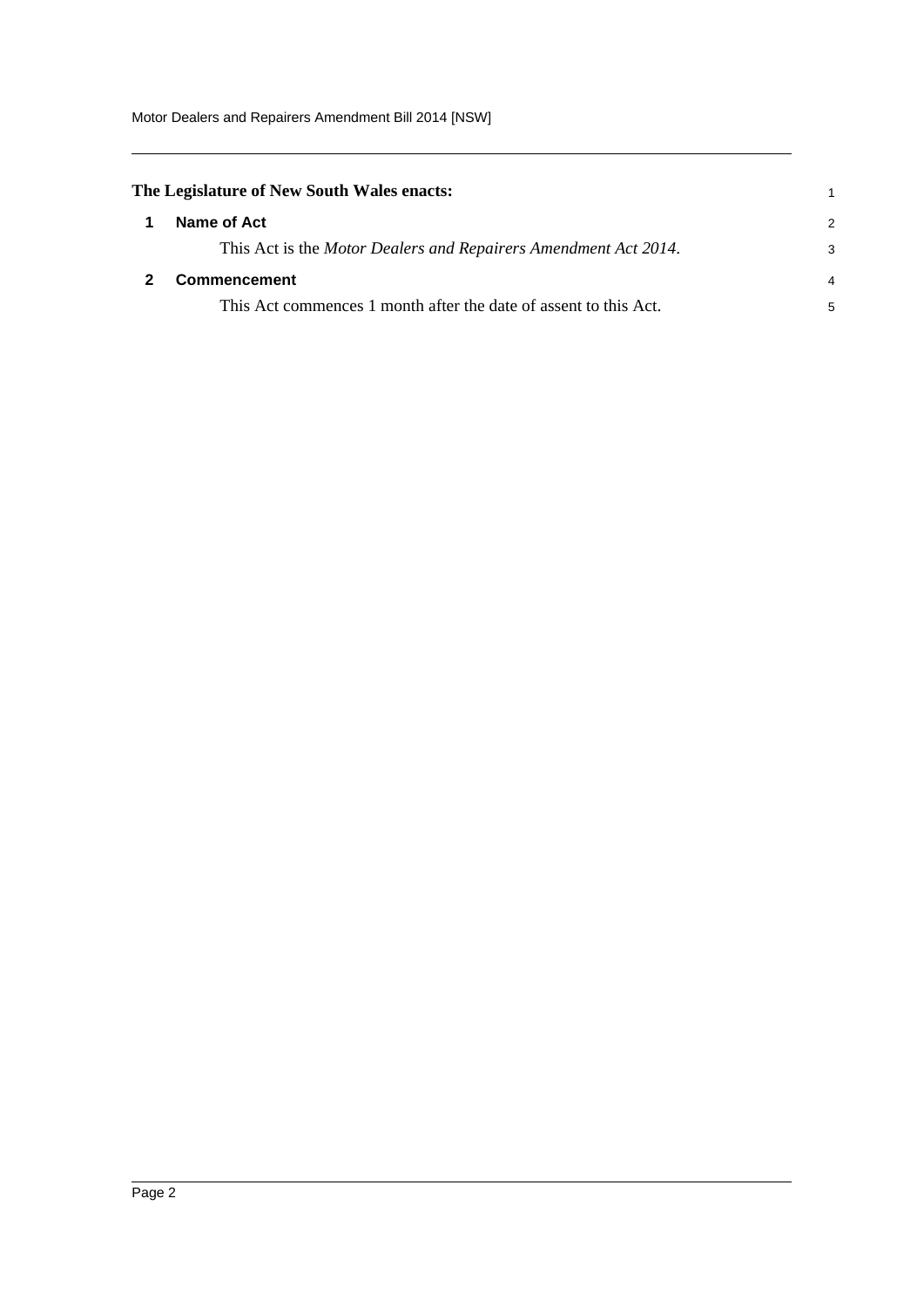<span id="page-5-0"></span>

|       | <b>Schedule 1</b><br><b>Amendment of Motor Dealers and Repairers</b><br>Act 2013 No 107                                                                                                                                                                                | 1<br>$\overline{a}$  |  |  |  |
|-------|------------------------------------------------------------------------------------------------------------------------------------------------------------------------------------------------------------------------------------------------------------------------|----------------------|--|--|--|
| [1]   | <b>Section 4 Definitions</b>                                                                                                                                                                                                                                           |                      |  |  |  |
|       | Insert after paragraph (d) of the definition of <i>licence</i> in section $4(1)$ :                                                                                                                                                                                     | 4                    |  |  |  |
|       | a motor vehicle assessor's licence.<br>(e)                                                                                                                                                                                                                             | 5                    |  |  |  |
| $[2]$ | Section 4 (1)                                                                                                                                                                                                                                                          | 6                    |  |  |  |
|       | Insert in alphabetical order:                                                                                                                                                                                                                                          | 7                    |  |  |  |
|       | motor vehicle assessor—see section 6A.                                                                                                                                                                                                                                 | 8                    |  |  |  |
|       | <i>motor vehicle assessor's licence</i> means a motor vehicle assessor's licence in<br>force under this Act.                                                                                                                                                           | 9<br>10              |  |  |  |
| $[3]$ | <b>Section 6A</b>                                                                                                                                                                                                                                                      | 11                   |  |  |  |
|       | Insert after section 6:                                                                                                                                                                                                                                                | 12                   |  |  |  |
|       | 6A<br><b>Motor vehicle assessors</b>                                                                                                                                                                                                                                   | 13                   |  |  |  |
|       | In this Act, a <i>motor vehicle assessor</i> means a person, other than a motor<br>vehicle repairer, who carries on the business of assessing the value or cost of<br>the repair of motor vehicles or inspects repair work carried out by a motor<br>vehicle repairer. | 14<br>15<br>16<br>17 |  |  |  |
| [4]   | <b>Section 13A</b>                                                                                                                                                                                                                                                     | 18                   |  |  |  |
|       | Insert after section 13:                                                                                                                                                                                                                                               | 19                   |  |  |  |
|       | 13A<br>Unlicensed motor vehicle assessors                                                                                                                                                                                                                              | 20                   |  |  |  |
|       | A person must not carry on, or advertise that the person carries on or is willing<br>to carry on, the business of a motor vehicle assessor unless the person is the<br>holder of a motor vehicle assessor's licence.                                                   | 21<br>22<br>23       |  |  |  |
|       | Maximum penalty: 20 penalty units.                                                                                                                                                                                                                                     | 24                   |  |  |  |
| [5]   | <b>Section 20 Types of licences</b>                                                                                                                                                                                                                                    | 25                   |  |  |  |
|       | Insert after section $20$ (d):                                                                                                                                                                                                                                         | 26                   |  |  |  |
|       | a motor vehicle assessor's licence.<br>(e)                                                                                                                                                                                                                             | 27                   |  |  |  |
| [6]   | Section 25 Grounds for refusal—licences other than tradespersons' certificates                                                                                                                                                                                         | 28                   |  |  |  |
|       | Omit "and motor vehicle recyclers' licences" from section 25 (1).                                                                                                                                                                                                      | 29                   |  |  |  |
|       | Insert instead ", motor vehicle recyclers' licences and motor vehicle assessors' licences".                                                                                                                                                                            | 30                   |  |  |  |
| [7]   | Section 27 Criteria for being a fit and proper person to hold a licence                                                                                                                                                                                                | 31                   |  |  |  |
|       | Omit "or a motor vehicle recycler's licence" from section 27 (1).                                                                                                                                                                                                      | 32                   |  |  |  |
|       | Insert instead ", a motor vehicle recycler's licence or a motor vehicle assessor's licence".                                                                                                                                                                           | 33                   |  |  |  |
| [8]   | Section 37 Change in place of business to be notified to Secretary                                                                                                                                                                                                     | 34                   |  |  |  |
|       | Insert "(other than a motor vehicle assessor's licence)" after "a licence".                                                                                                                                                                                            | 35                   |  |  |  |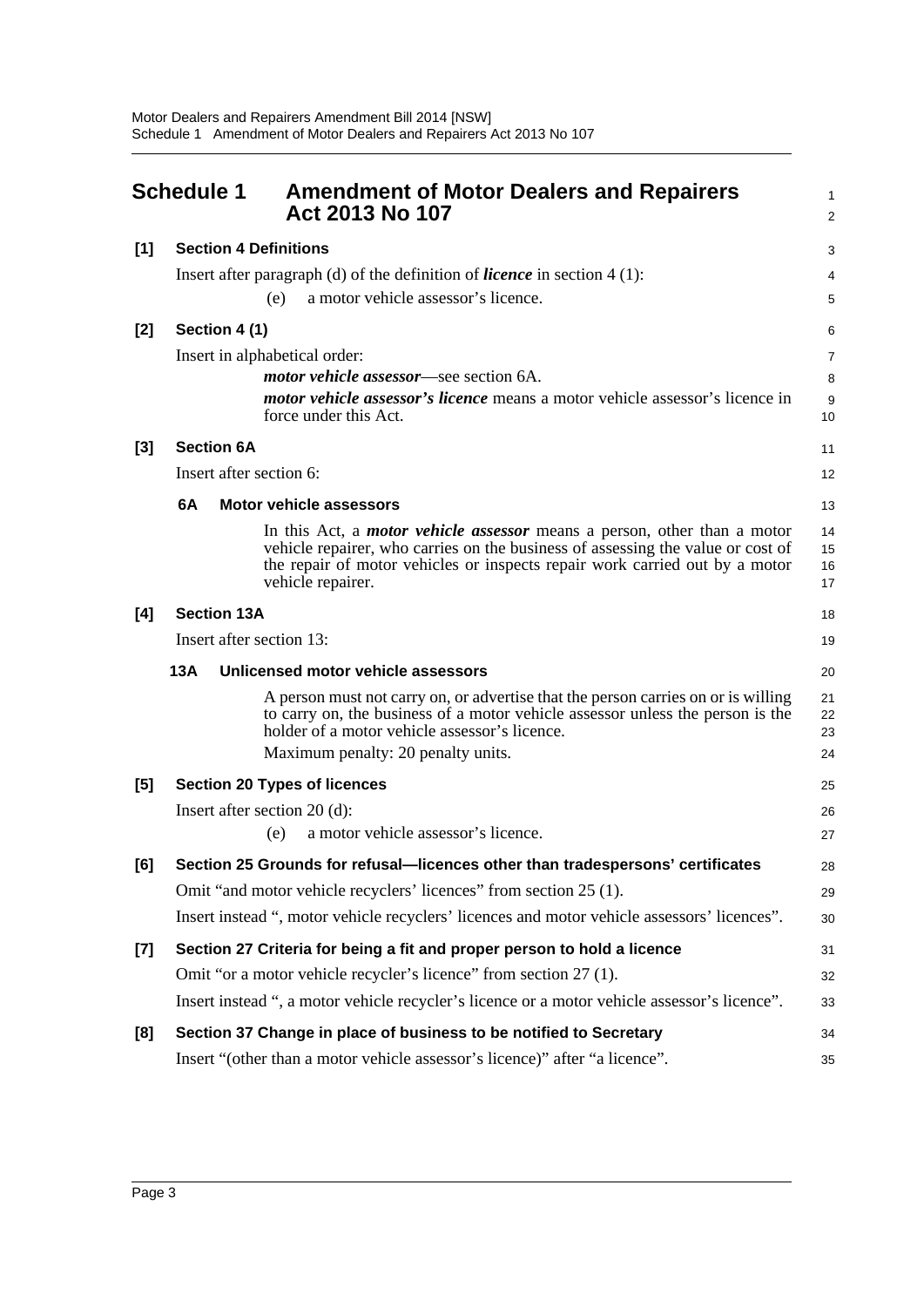| [9]    | Part 3, Division 3<br>Insert after Division 2 of Part 3: |                                        |                                                                                                                                                                                                                                                                                                                   |                               |                                                                                                                                                                             |                     |  |
|--------|----------------------------------------------------------|----------------------------------------|-------------------------------------------------------------------------------------------------------------------------------------------------------------------------------------------------------------------------------------------------------------------------------------------------------------------|-------------------------------|-----------------------------------------------------------------------------------------------------------------------------------------------------------------------------|---------------------|--|
|        |                                                          |                                        |                                                                                                                                                                                                                                                                                                                   |                               |                                                                                                                                                                             | $\overline{2}$      |  |
|        | <b>Division 3</b>                                        |                                        |                                                                                                                                                                                                                                                                                                                   |                               | Register of offences and penalty notices                                                                                                                                    | 3                   |  |
|        | 47A                                                      | Secretary to keep register of offences |                                                                                                                                                                                                                                                                                                                   |                               |                                                                                                                                                                             |                     |  |
|        |                                                          | (1)                                    | The Secretary is to keep a register of information about offences under this Act<br>or the regulations by a person who is, or who carries on the business of, a<br>motor dealer, motor vehicle repairer, motor vehicle recycler or motor vehicle<br>assessor.                                                     |                               |                                                                                                                                                                             |                     |  |
|        |                                                          | (2)                                    | The register may contain any of the following information in relation to a<br>person who has been convicted by a court of, or has been issued a penalty<br>notice for, an offence under this Act or the regulations that, in the opinion of<br>the Secretary, is a serious breach of this Act or the regulations: |                               |                                                                                                                                                                             | 9<br>10<br>11<br>12 |  |
|        |                                                          |                                        | (a)                                                                                                                                                                                                                                                                                                               |                               | the name of the person,                                                                                                                                                     | 13                  |  |
|        |                                                          |                                        | (b)                                                                                                                                                                                                                                                                                                               |                               | the name and address of the place of business at which the offence was<br>committed, including the local government area in which it is located,                            | 14<br>15            |  |
|        |                                                          |                                        | (c)                                                                                                                                                                                                                                                                                                               | person,                       | the name and address of the usual place of business (if any) of the                                                                                                         | 16<br>17            |  |
|        |                                                          |                                        | (d)                                                                                                                                                                                                                                                                                                               |                               | the trade name, if any, under which the person trades,                                                                                                                      | 18                  |  |
|        |                                                          |                                        | (e)                                                                                                                                                                                                                                                                                                               |                               | if the person is a company, the name of the chief executive officer and<br>any director of the company,                                                                     | 19<br>20            |  |
|        |                                                          |                                        | (f)                                                                                                                                                                                                                                                                                                               | person,                       | a description of the nature and circumstances of the offence, the<br>decision of the court and the penalty imposed or order made against the                                | 21<br>22<br>23      |  |
|        |                                                          |                                        | (g)                                                                                                                                                                                                                                                                                                               |                               | any other information of a general nature in relation to matters<br>connected with the motor vehicle dealing and repairing industry that the<br>Secretary thinks necessary. | 24<br>25<br>26      |  |
|        |                                                          | (3)                                    | until:                                                                                                                                                                                                                                                                                                            |                               | Information relating to a particular offence is not to be published in the register                                                                                         | 27<br>28            |  |
|        |                                                          |                                        | (a)                                                                                                                                                                                                                                                                                                               |                               | in the case of a person who has been convicted by a court:                                                                                                                  | 29                  |  |
|        |                                                          |                                        |                                                                                                                                                                                                                                                                                                                   | (i)                           | if no appeal is made—after the last day on which an appeal may<br>be made against the conviction, or                                                                        | 30<br>31            |  |
|        |                                                          |                                        |                                                                                                                                                                                                                                                                                                                   | (ii)                          | if an appeal is made—after a final order has been made on appeal<br>affirming the conviction, or                                                                            | 32<br>33            |  |
|        |                                                          |                                        | (b)                                                                                                                                                                                                                                                                                                               |                               | in the case of a person who has been issued a penalty notice:                                                                                                               | 34                  |  |
|        |                                                          |                                        |                                                                                                                                                                                                                                                                                                                   | (i)                           | the amount payable under the penalty notice has been fully or<br>partly paid, or                                                                                            | 35<br>36            |  |
|        |                                                          |                                        |                                                                                                                                                                                                                                                                                                                   | (ii)                          | a penalty notice enforcement order under Part 3 of the Fines<br>Act 1996 has been issued in respect of the penalty notice, or                                               | 37<br>38            |  |
|        |                                                          |                                        |                                                                                                                                                                                                                                                                                                                   | (iii)                         | at least 70 days have elapsed since the penalty notice was served<br>and the penalty notice is unresolved.                                                                  | 39<br>40            |  |
|        |                                                          | (4)                                    |                                                                                                                                                                                                                                                                                                                   |                               | The register may be kept in any form that the Secretary considers appropriate.                                                                                              | 41                  |  |
| $[10]$ |                                                          | <b>Section 141 Definitions</b><br>42   |                                                                                                                                                                                                                                                                                                                   |                               |                                                                                                                                                                             |                     |  |
|        |                                                          |                                        |                                                                                                                                                                                                                                                                                                                   | Insert in alphabetical order: |                                                                                                                                                                             | 43                  |  |
|        |                                                          |                                        | <i>insurer</i> means an insurer of a motor vehicle.                                                                                                                                                                                                                                                               |                               |                                                                                                                                                                             |                     |  |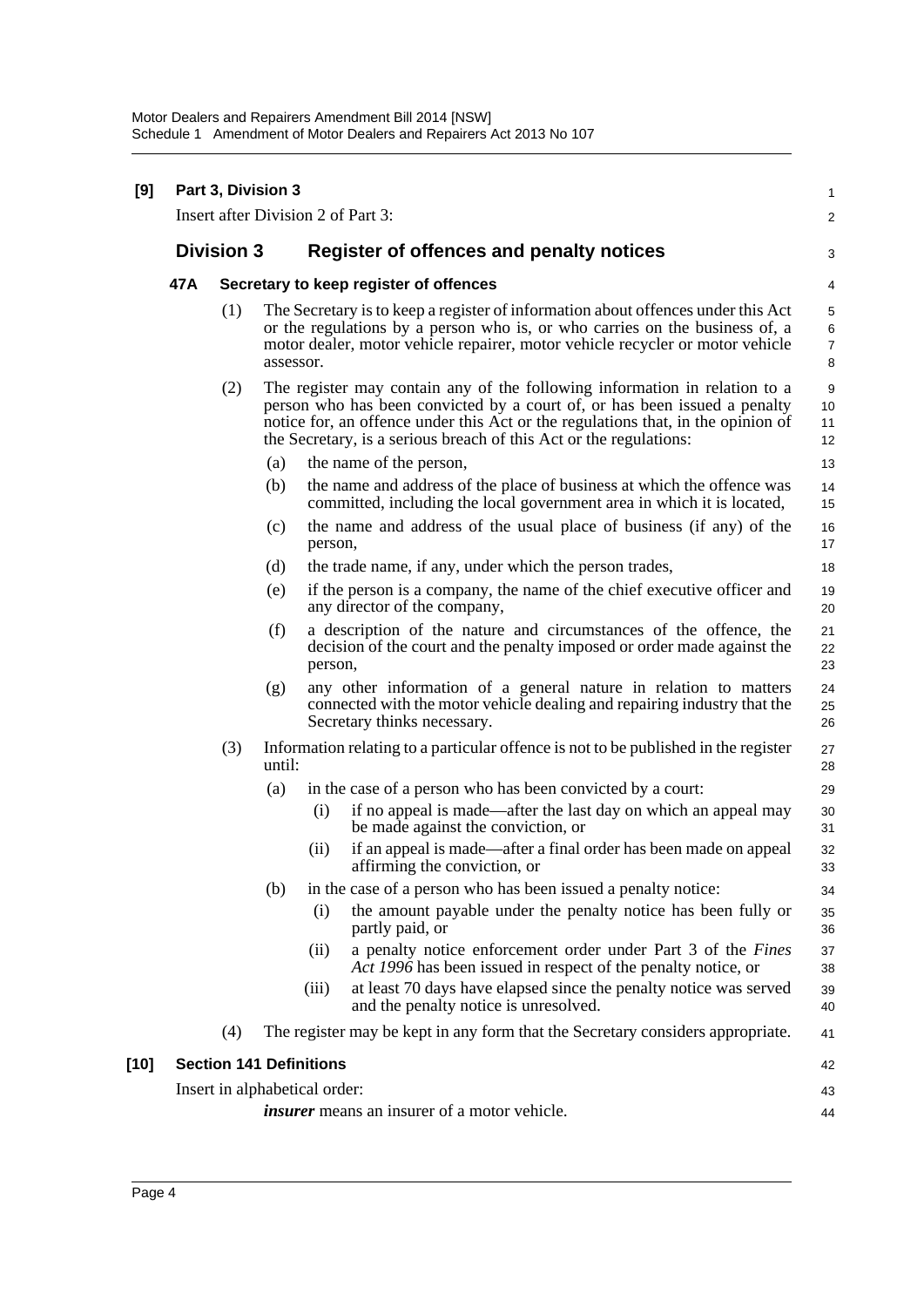|        |                        | <i>motor vehicle repairers' group</i> means a body, approved by the Secretary for<br>the purposes of this Part, that represents motor vehicle repairers.                                                                                                                                                                                                        | $\mathbf{1}$<br>$\overline{\mathbf{c}}$ |
|--------|------------------------|-----------------------------------------------------------------------------------------------------------------------------------------------------------------------------------------------------------------------------------------------------------------------------------------------------------------------------------------------------------------|-----------------------------------------|
|        |                        | <i>repairer contract</i> means a contract (including documents forming part of, or<br>referred to in, the contract) between an insurer and a motor vehicle repairer for<br>repair work by the motor vehicle repairer.                                                                                                                                           | 3<br>4<br>5                             |
| $[11]$ |                        | <b>Section 142 Unfair contracts</b>                                                                                                                                                                                                                                                                                                                             | 6                                       |
|        |                        | Insert "or repairer contract" after "supply contract" in section 142 (1).                                                                                                                                                                                                                                                                                       | 7                                       |
| $[12]$ | <b>Section 142 (2)</b> |                                                                                                                                                                                                                                                                                                                                                                 | 8                                       |
|        | Omit "supply".         |                                                                                                                                                                                                                                                                                                                                                                 | 9                                       |
| $[13]$ | Section 142 (2) (e)    |                                                                                                                                                                                                                                                                                                                                                                 | 10                                      |
|        |                        | Insert "or services" after "goods".                                                                                                                                                                                                                                                                                                                             | 11                                      |
| $[14]$ |                        | Section 142 (2) (f) and (g)                                                                                                                                                                                                                                                                                                                                     | 12                                      |
|        |                        | Insert "in the case of a supply contract—" before "a term" wherever occurring.                                                                                                                                                                                                                                                                                  | 13                                      |
| $[15]$ | <b>Section 143</b>     |                                                                                                                                                                                                                                                                                                                                                                 | 14                                      |
|        |                        | Omit the section. Insert instead:                                                                                                                                                                                                                                                                                                                               | 15                                      |
|        | 143                    | <b>Unjust conduct</b>                                                                                                                                                                                                                                                                                                                                           | 16                                      |
|        |                        | In this Part, <i>unjust conduct</i> is conduct by a manufacturer in connection with a<br>supply contract or by an insurer in connection with a repairer contract:                                                                                                                                                                                               | 17<br>18                                |
|        |                        | that is dishonest or unfair, or<br>(a)                                                                                                                                                                                                                                                                                                                          | 19                                      |
|        |                        | that is authorised by an unfair term of the contract.<br>(b)                                                                                                                                                                                                                                                                                                    | 20                                      |
| $[16]$ |                        | <b>Section 144 Complaints to Small Business Commissioner</b>                                                                                                                                                                                                                                                                                                    | 21                                      |
|        |                        | Insert after section 144 (2):                                                                                                                                                                                                                                                                                                                                   | 22                                      |
|        | (2A)                   | A motor vehicle repairers' group may apply to the Small Business<br>Commissioner for assistance in dealing with a dispute about an unfair term of<br>a repairer contract or a class of repairer contracts or unjust conduct by an<br>insurer who is a party to a repairer contract or class of repairer contracts.                                              | 23<br>24<br>25<br>26                    |
|        | (2B)                   | A motor vehicle repairer may apply to the Small Business Commissioner for<br>assistance in dealing with a dispute about an unfair term of a repairer contract<br>or unjust conduct by an insurer who is a party to a repairer contract.                                                                                                                         | 27<br>28<br>29                          |
| $[17]$ |                        | Section 145 Applications to Tribunal about unfair contracts and unjust conduct                                                                                                                                                                                                                                                                                  | 30                                      |
|        |                        | Insert after section $145$ (2):                                                                                                                                                                                                                                                                                                                                 | 31                                      |
|        | (2A)                   | A motor vehicle repairers' group or the Small Business Commissioner may<br>apply to the Tribunal on behalf of a motor vehicle repairer or class of motor<br>vehicle repairers for a declaration that a term of a repairer contract or class of<br>repairer contracts is unfair, or that the conduct of an insurer is unjust, and for<br>orders under this Part. | 32<br>33<br>34<br>35<br>36              |
|        | (2B)                   | A motor vehicle repairer may apply to the Tribunal for a declaration that a term<br>of a repairer contract is unfair, or that conduct of an insurer is unjust, and for<br>orders under this Part.                                                                                                                                                               | 37<br>38<br>39                          |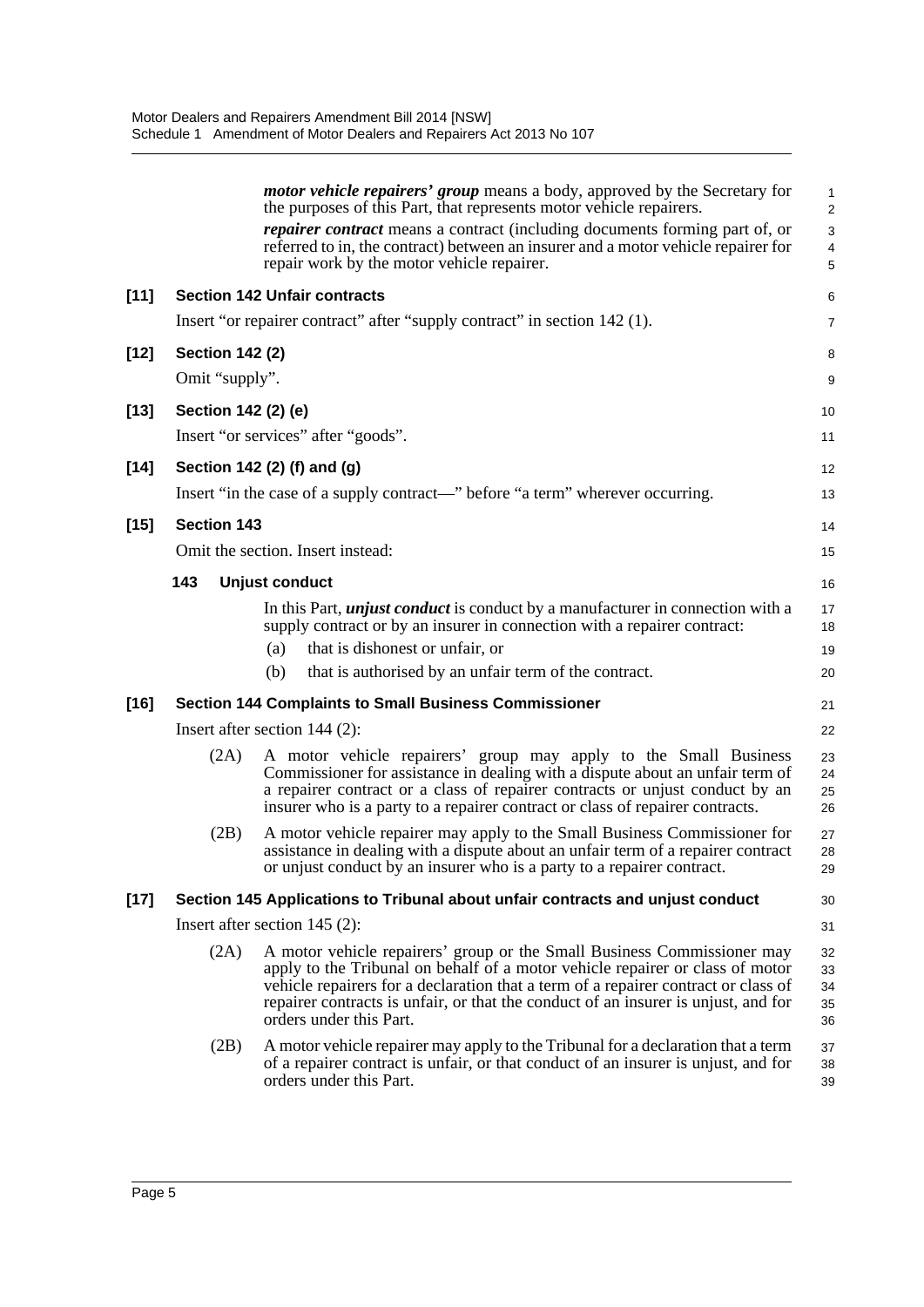| $[18]$ | <b>Section 145 (3)</b>                                                                                                  | $\mathbf{1}$        |
|--------|-------------------------------------------------------------------------------------------------------------------------|---------------------|
|        | Omit "motor industry group or a motor dealer".                                                                          | $\overline{2}$      |
|        | Insert instead "motor industry group, a motor dealer, a motor vehicle repairers' group or a<br>motor vehicle repairer". | 3<br>$\overline{4}$ |
| $[19]$ | <b>Section 145 (3)</b>                                                                                                  | 5                   |
|        | Omit "or motor dealer".                                                                                                 | 6                   |
|        | Insert instead ", motor dealer, motor vehicle repairers' group or motor vehicle repairer".                              | $\overline{7}$      |
| $[20]$ | <b>Section 146 Declarations by Tribunal</b>                                                                             | 8                   |
|        | Omit "or a motor dealer" from section 146 (1).                                                                          | 9                   |
|        | Insert instead ", a motor dealer, a motor vehicle repairers' group or a motor vehicle<br>repairer".                     | 10<br>11            |
| $[21]$ | <b>Section 146</b>                                                                                                      | 12                  |
|        | Omit "supply" wherever occurring.                                                                                       | 13                  |
| $[22]$ | <b>Section 146 (1)</b>                                                                                                  | 14                  |
|        | Insert "or insurer" after "manufacturer".                                                                               | 15                  |
| $[23]$ | Section 146 (3) (d), (f) and (g)                                                                                        | 16                  |
|        | Insert "or motor vehicle repairer" after "motor dealer" wherever occurring.                                             | 17                  |
| $[24]$ | Section 147 Orders by Tribunal if term declared unfair or conduct declared unjust                                       | 18                  |
|        | Omit "a supply contract or of a class of supply contracts" from section 147 (1).                                        | 19                  |
|        | Insert instead "a supply contract or repairer contract or a class of supply contracts or<br>repairer contracts".        | 20<br>21            |
| $[25]$ | <b>Section 147 (2)</b>                                                                                                  | 22                  |
|        | Insert "or insurer" after "by a manufacturer".                                                                          | 23                  |
| $[26]$ | Section 147 (2) (a)                                                                                                     | 24                  |
|        | Insert ", insurer" after "directing a manufacturer".                                                                    | 25                  |
| $[27]$ | Section 147 (2) (a)                                                                                                     | 26                  |
|        | Omit "supply".                                                                                                          | 27                  |